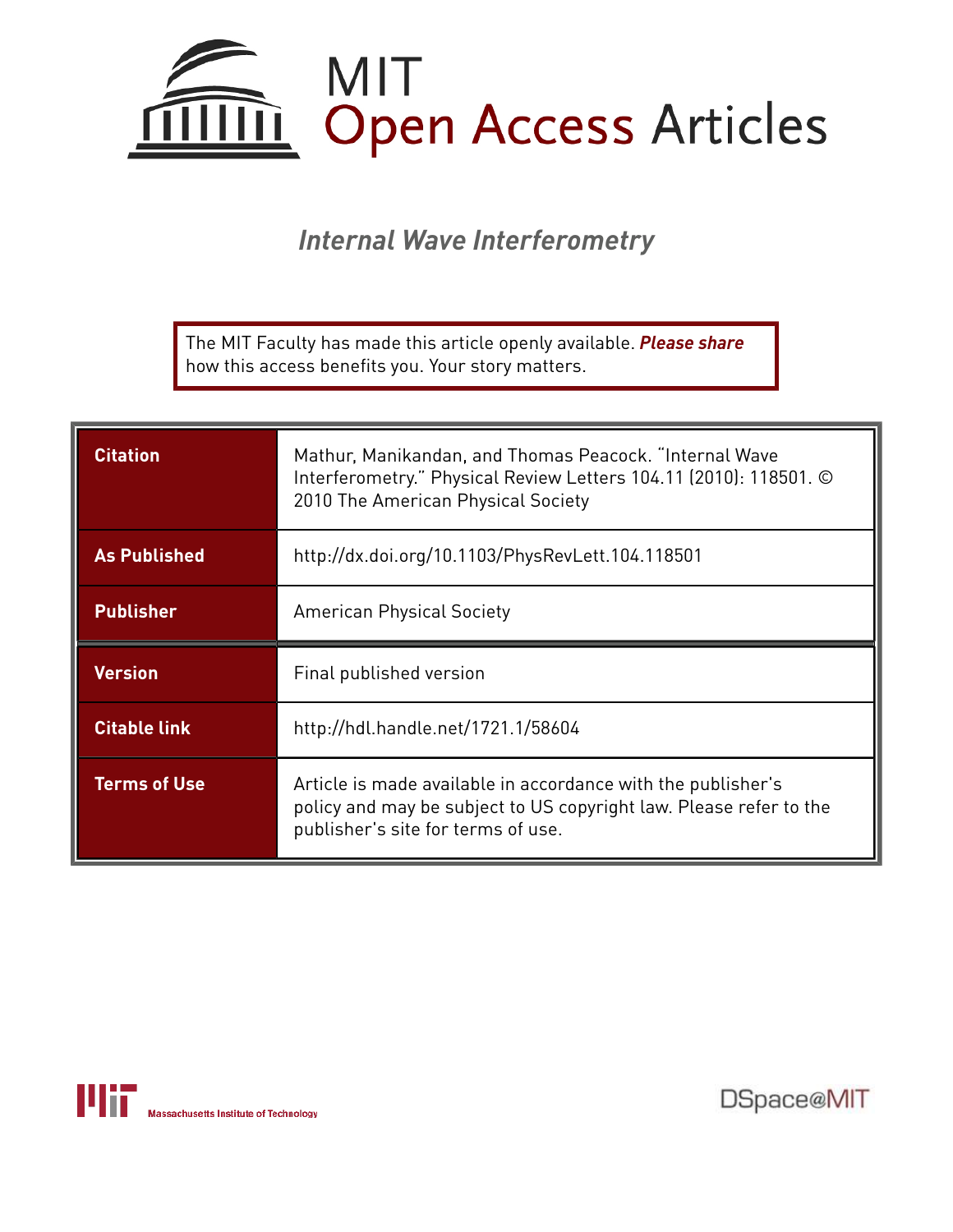## Internal Wave Interferometry

Manikandan Mathur\* and Thomas Peacock†

Department of Mechanical Engineering, MIT, 77 Massachusetts Avenue, Cambridge, Massachusetts 02139, USA

(Received 10 January 2010; published 15 March 2010)

Internal waves are a ubiquitous and significant means of momentum and energy transport in the oceans, atmosphere, and astrophysical bodies. Here, we show that internal wave propagation in nonuniform density stratifications, which are prevalent throughout nature, has a direct mathematical analogy with the classical optical problem of a Fabry-Perot multiple-beam light interferometer. We rigorously establish this correspondence, and furthermore provide the first experimental demonstration of an internal wave interferometer, based on the theory of resonant transmission of internal waves.

DOI: 10.1103/PhysRevLett.104.118501 PACS numbers: 92.05.Bc, 47.35.Bb, 47.55.Hd, 92.10.Hm

Internal gravity waves are propagating disturbances within the body of a stable, density-stratified fluid. They play important roles in dissipating barotropic tidal energy in the ocean [1] and transporting linear and angular momentum in the atmosphere [2] and astrophysical bodies [3], respectively; and for applications, such as deep-water drilling [4] and air travel [5], they are a significant concern. Thus, understanding internal wave propagation is both geophysically and practically important.

An intriguing aspect of internal wave propagation is the underlying dispersion relation, which requires orthogonality between phase and group velocity. A consequence of this dispersion relation is that spatially-localized forcing at a frequency  $\omega$  within the body of a constant density stratification  $N = \sqrt{\frac{-g}{\rho_0}(d\rho/dz)} > \omega$  produces internal wave beams that propagate at an angle  $\theta =$  $\pm \sin^{-1}(\omega/N)$  with respect to the horizontal [6]; here, g is gravity,  $\rho_0$  is the characteristic fluid density and  $d\rho/dz$  is the background density gradient. These wave beams possess a spectrum of spatial wavelengths that is determined by the size of the generation source, and have been reported in the ocean and atmosphere, where they are excited by tidal flow past sea-floor topography [7–9] and thunderstorms [10], respectively.

In geophysical settings, the background density stratification is characteristically nonuniform. For example, N attains relatively large values near the thermocline in comparison to the deep ocean [7], and layers of relatively large and small N are distributed vertically throughout the atmosphere [11]. Such vertical variation of  $N$  plays a crucial role in the propagation of internal waves following their generation. A recent study [12], for example, showed that the presence of a nonuniform stratification helps explain the apparent vanishing of an internal wave beam off the Hawaiian Islands [8]. This work built upon prior studies of plane wave propagation in nonuniform stratifications [13,14].

The aforementioned study [13] theoretically predicts the possibility of resonant transmission of internal waves through regions of sharply changing  $N$ . In this Letter, we identify that the phenomenon of resonant transmission of internal waves has a direct mathematical analogy with the classical problem of a Fabry-Perot multiple-beam light interferometer [15]. Our result builds on a previous attempt to determine internal wave equivalents of classical light phenomena, in which internal wave diffraction was experimentally studied [16], although without any established connection with the Huygen-Fresnel principle. Furthermore, we provide the first experimental evidence of an internal wave interferometer.

Theory.—In a classical multiple-beam light interferometer, a downward-propagating, plane, monochromatic light wave is incident on a pair of identical parallel surfaces that have the same properties for both upward and downward incident waves. The surfaces are separated by a distance H, and each surface transmits a fraction  $T$  of the incident light energy and reflects the remaining fraction  $R = 1 - T$ [Fig. 1(a)]. The fraction of incident energy transmitted by the arrangement is [15]:

$$
T_e = \left[1 + F\sin^2\!\left(\frac{\delta}{2}\right)\right]^{-1},\tag{1}
$$



FIG. 1. (a) Ray paths in a classical multiple-beam light interferometer.  $n_1$  and  $n_2$  are the refractive indices of the optical media outside and between the surfaces, respectively. (b) Energy transmission coefficient  $T_e$  as a function of  $\delta$  for three different values of  $F$ . (c) Internal wave ray paths for a stratification with an  $N_2$  layer sandwiched between semi-infinite  $N_1$ -layers.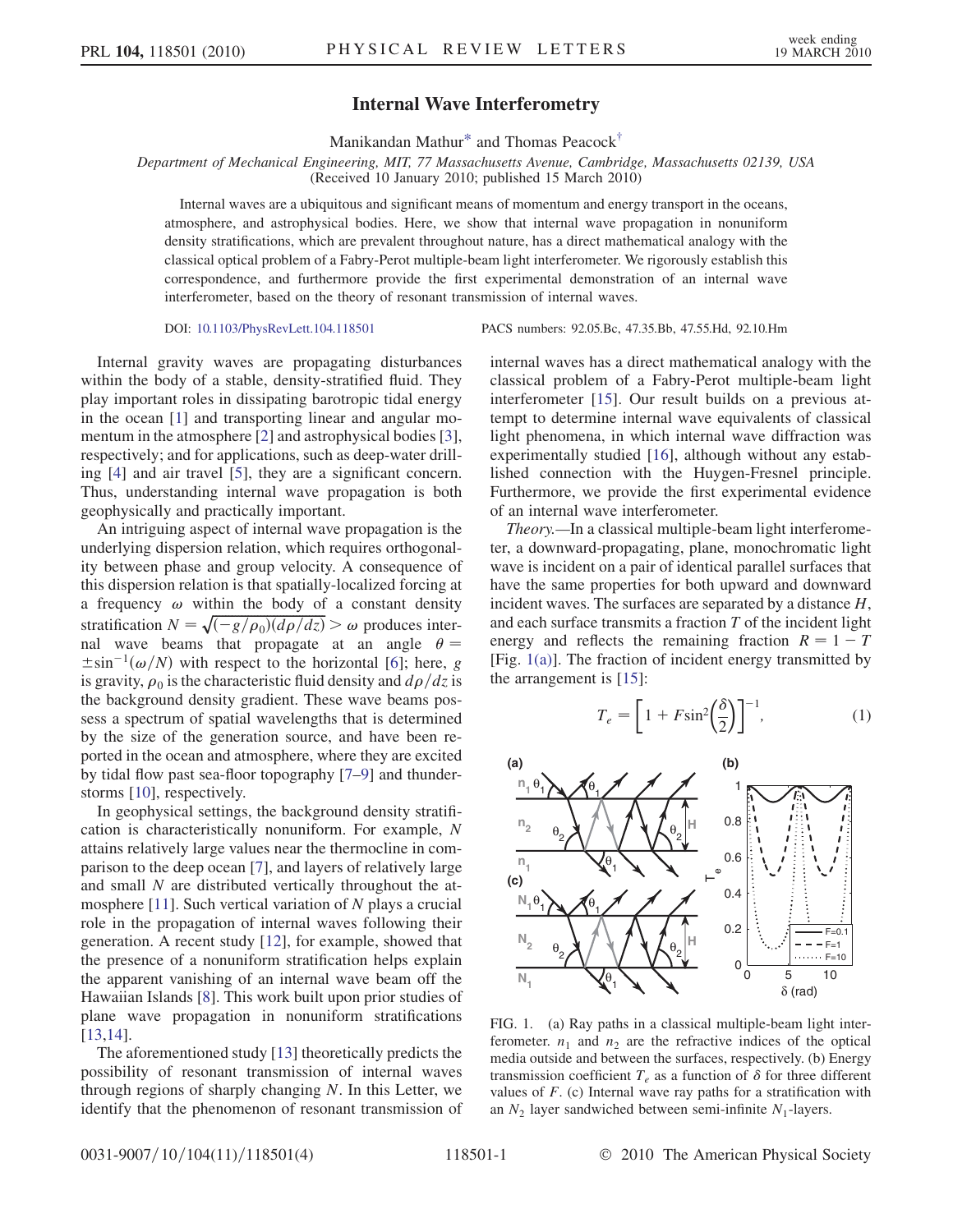where  $F = \frac{4R}{(1-R)^2}$  and  $\delta = \frac{4\pi H}{\lambda} n_2 \sin \theta_2$  is the phase shift upon traversing the grey path shown in Fig. 1(a). Here,  $n_1$ and  $n_2$  are the refractive indices for the media outside and between the parallel surfaces, respectively,  $\theta_1$  and  $\theta_2$  are the corresponding light-ray propagation angles satisfying  $n_1 \cos\theta_1 = n_2 \cos\theta_2$ , and  $\lambda$  is the wavelength of the incident light. The value of  $T_e$  oscillates between distinct minima of  $(1 + F)^{-1}$  and maxima of 1 as  $\delta$ , and thus  $\lambda$ varies [Fig. 1(b)], giving rise to selective transmission of certain wavelengths. The maxima occur when  $\delta = 2n\pi$ (where  $n$  is an integer), corresponding to constructive interference between neighboring transmitted rays. Larger values of  $R$ , and thus  $F$ , produce a greater range for  $T_e$ , with values of  $T_e \approx 0$  possible for  $R \approx 1$ .

By analogy, for internal waves, one considers a layer of constant stratification  $N_2$  and thickness H sandwiched between semi-infinite layers of constant stratification  $N_1$ [Fig. 1(c)]. A downward-propagating, linear plane wave of horizontal wave number k and propagation angle  $\theta_1$  =  $\sin^{-1}(\omega/N_1)$  is incident from above on the  $N_2$  layer, in which the angle of energy propagation is  $\theta_2 =$  $\sin^{-1}(\omega/N_2)$ . Ignoring viscous and non-Boussinesq effects, continuity of velocity and pressure at the sharp interfaces between the regions of differing stratification requires the fraction of incident energy flux transmitted to the lower  $N_1$  layer to be:

$$
T_e = \left[1 + \frac{1}{4} \left(\frac{\cot \theta_1}{\cot \theta_2} - \frac{\cot \theta_2}{\cot \theta_1}\right)^2 \sin^2(kH \cot \theta_2)\right]^{-1}, \quad (2)
$$

which is identical to Eq. (1) under the substitutions  $F =$  $\frac{1}{4} \left( \frac{\cot \theta_1}{\cot \theta_2} - \frac{\cot \theta_2}{\cot \theta_1} \right)^2$  and  $\delta = -2kH \cot \theta_2$ . Physically, the  $N_1$  –  $N_2$  interfaces in Fig. 1(c) play the role of the partially reflecting surfaces in Fig. 1(a), and both F and  $\delta$  also retain their physical interpretations. Specifically,  $F = \frac{4R}{(1-R)^2}$ , where  $R = \left(\frac{\cot \theta_1 - \cot \theta_2}{\cot \theta_1 + \cot \theta_2}\right)^2$  is the energy reflection coefficient for plane wave transmission across a sharp  $N_1 - N_2$  interface [12], and  $\delta = -2kH \cot \theta_2$  is the phase difference between two rays that arrive at the same location, with one having traveled the additional path shown in grey in Fig. 1(c). In regards to the phase difference, there is a subtle difference between the optical and internal wave arrangements, as phase changes along the direction of energy propagation of a light ray whereas phase is constant along the direction of energy propagation of an internal wave ray.

In practice, molecular and/or turbulent diffusion acts to broaden  $N_1 - N_2$  interfaces in physical systems. As a consequence, wavelengths that are small compared to the thickness of the broadened interface are almost completely transmitted  $(T \approx 1)$  [12], reducing the effectiveness of an interferometer for short wavelengths. To counter this, one can introduce evanescent layers ( $N = N_e < \omega$ ) of thickness  $H_1$  between the  $N_1$  and  $N_2$  layers, as shown in Fig. 2(a); such a scenario is not uncommon in the atmosphere [11], for example. The modified transmission coefficient still takes the general form of Eq. (1), but with  $\delta = -2kH \cot\theta_2 + 2\delta_t$ , where the term  $2\delta_t$  accounts for the impact of the two evanescent layers. The values of  $R$ and  $\delta_t$  are computed using the methods in [12,13]. In contrast to the scenario in Fig.  $1(c)$ , F now becomes a monotonically increasing function of the vertical wave number  $k_z = k \cot \theta_1$ , resulting in sharper transmission peaks for larger values of  $k_z$  [Fig. 2(b)]. This concept can be further extended to continuous stratifications, in which case  $T_e$  is computed using the methods in [12,14].

Experimental configuration.—Experiments were performed in a 5.5 m-long, 0.66 m-high and 0.5 m-wide glass tank. A partition wall divided the tank into a 0.35 m-wide experimental section and a 0.15 m-wide damping section, enabling waves leaving the experimental section to be directed by parabolic end walls into the damping section, thereby eliminating reflections back into the field of view. Predetermined nonlinear stratifications of salt water were established using a double-bucket system [17] that utilized a pair of peristaltic pumps for precise control of flow rates. A calibrated conductivity and temperature probe, manufactured by Precision Measurement Engineering, Inc., mounted on a linear traverse, was used to measure the stratification.

Internal wave beams were produced using a wave generator comprising a vertical stack of 82 horizontallyoscillating plates [18,19]. The generator was configured with an active region of vertical extent  $L = 2.4\lambda$ , where  $\lambda = 7.9$  cm was the desired dominant wavelength. Upward phase propagation of the moving plates produced a downward-propagating wave beam with a vertical wave number spectrum that was essentially a sinc function [19]. The oscillation amplitude of the active plates was  $5 \pm$ 0:05 mm, with a smooth taper to zero at either end of the active region.

Velocity field measurements were made using a LaVision particle image velocimetry (PIV) system. Glass tracer particles of diameter 10  $\mu$ m that seeded the saltstratified water were illuminated by a laser light sheet, and their motion within the plane of the sheet was tracked using



FIG. 2. (a) Ray paths in a modified stratification, with two evanescent layers added to the stratification shown in Fig. 1(c). Internal waves are evanescent in regions of stratification  $N_e$  $\omega$ . (b) Variation of  $T_e$  with  $k_z$  for an example scenario with  $\theta_1 =$ 45°,  $N_2/N_1 = 0.8$ ,  $N_e/N_1 = 0.4$  and  $H = 0.06$  m.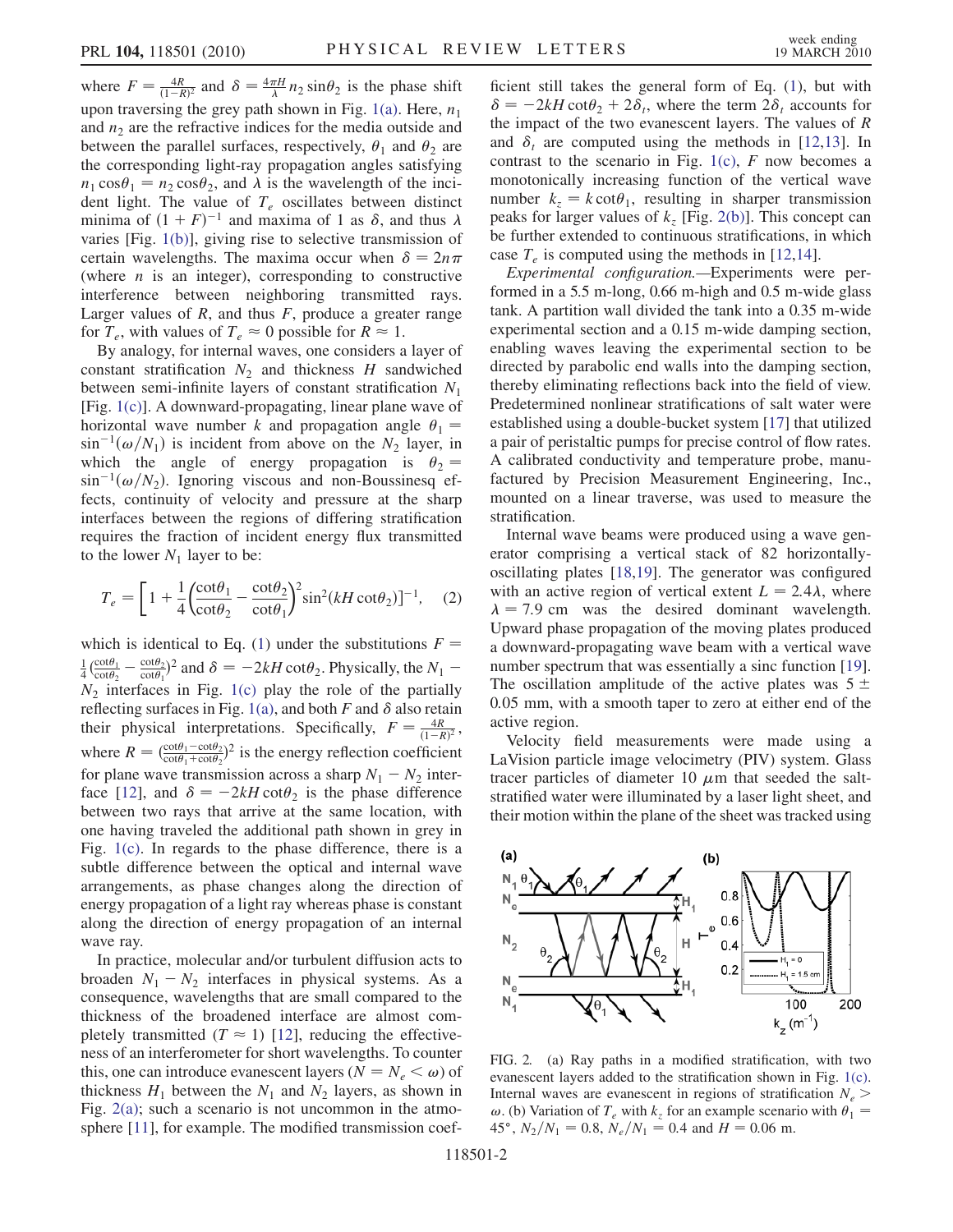

FIG. 3 (color online). (a) The stratification (left) and a snapshot of the w field (right) for an example experiment. The forcing frequency of the experiment is indicated by the dashed line superimposed on the stratification; the minimum  $(\omega_s)$  and maximum  $(\omega_l)$  frequencies used in this study are indicated by the solid and dotted lines, respectively. The three black lines drawn on the snapshot indicate the cross-sectional cuts used to calculate the spectra of the incident  $(I)$ , transmitted  $(T)$  and reflected  $(R)$ wave beams. Arrows indicate the direction of local energy propagation. (b)  $T_e$  as a function of  $k_z$  for the stratification in (a). The three curves (solid, dashed and dotted lines) correspond to the frequencies indicated by the vertical lines in (a).  $|W_I|$ (normalized by its maximum value), which is roughly constant across the ten experiments, is plotted as the dashed-dotted curve.

a  $2048 \times 2048$  pixels CCD camera. Images were recorded at either 8 or 10 Hz, depending on the experiment. The planar velocity field was determined on a  $128 \times 128$  spatial grid with 0.44 cm resolution. Cubic interpolation in space and Fourier filtering in time at the forcing frequency  $\omega$  were used in postprocessing of the experimental data.

Results.—A snapshot of an experimental vertical velocity field  $w$  (right), and the corresponding stratification (left), are presented in Fig. 3(a). The snapshot shows the incident  $(I)$ , transmitted  $(T)$  and reflected  $(R)$  wave beams at an arbitrary instant in time. The vertical dashed line superimposed on the stratification indicates the forcing frequency for the experiment ( $\omega = 0.744 \pm 0.001$  rad/s), which is such that the internal waves propagate in the upper and lower regions  $(N_1 = 1.05 \pm 0.01 \text{ rad/s})$ , and in an approximately 5 cm-thick layer ( $N_2 \approx 0.82$  rad/s) lying between evanescent layers.

Figure 3(b) presents the transmission coefficient,  $T_e$ , predicted using inviscid linear theory [12,14], as a function of the vertical wave number,  $k_z$ , for three different frequencies: the minimum ( $\omega_s = 0.670$  rad/s) and maximum  $(\omega_L = 0.775 \text{ rad/s})$  experimental frequencies, and the frequency for the experiment presented in Fig. 3(a). As  $\omega$ increases, the location of the transmission peak moves to increasing values of  $k_z$ . Also shown in Fig. 3(b) is the spectrum of the vertical velocity field of the incident wave beam,  $W_I(k_z)$ , which was obtained for the incident cross section indicated in Fig. 3(a). Formally,  $W_I(k_z)$  =  $\int_{-\infty}^{+\infty} W(\eta) \exp(-ik_z \eta / \cos \theta_1) d\eta$ , where  $w = \Re(We^{-i\omega t})$ and  $\eta = x \sin \theta_1 + z \cos \theta_1$  is the cross beam coordinate. In practice, since the integration limits of the experimental data are restricted by the finite length of a cross section, we confirmed that  $W_I$  was not sensitive to the exact location and extent of the cross section used.

Ten experiments were performed using the stratification in Fig. 3(a), for frequencies in the range  $\omega_s < \omega < \omega_L$ . For each experiment, the spectra of the incident  $(W_I)$ , transmitted  $(W_T)$  and reflected  $(W_R)$  wave beams were determined from the PIV data. It was found that the incident spectrum varied very little with frequency, making the task of comparing experiments more straightforward. For each experiment, the wave generator was run until the wave field reached a time periodic state, from which the experimental results were then obtained. For three of the experiments, in addition to the dominant periodic signal there were persistent weak components of the wave field that were not at the fundamental frequency, perhaps due to nonlinear effects arising from interactions between the different wave beams [20]; this was sufficiently weak, however, that it had no impact on the qualitative nature of the results.

The experimental results are presented in Fig. 4, in which  $|W_I|$ ,  $|W_T|$  and  $|W_R|$  are presented as functions of  $k<sub>z</sub>$  for the ten different experimental frequencies (and thus ten different angles of propagation of the incident wave beam). For the smallest value of  $\omega$ , there is a single dominant peak in the spectra of  $|W_T|$  and  $|W_R|$ . As  $\omega$ increases, however, the location of the peak in  $|W_T|$  moves to the right and, correspondingly, the spectrum of  $|W_R|$ becomes double peaked, the central minimum coinciding with the peak in  $|W_T|$ . This evolution occurs because the



FIG. 4 (color online). Spectra of the incident (blue [dark grey]), reflected (red [light grey]) and transmitted (black) wave beams for ten experiments in which  $\omega$  was increased from  $\omega_s$  to  $\omega_L$ . For each plot, the value of  $\theta_1$  is indicated, and  $|W_I|, |W_R| \& |W_T|$  have been normalized by the corresponding maximum value of  $|W_I|$ .